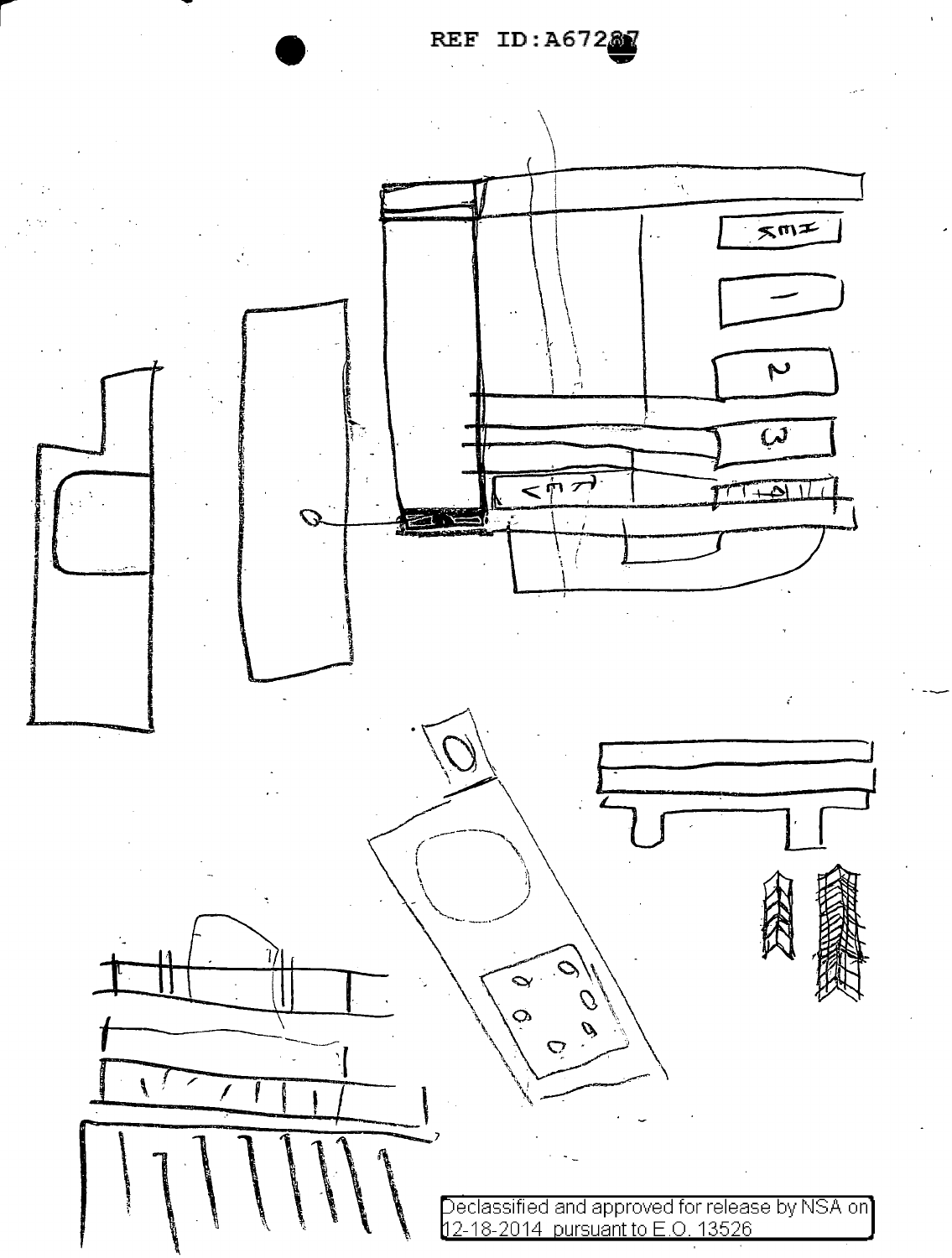DRAFT

To: Assistant Chief of Staff, G-2, War Department General Staff,  $W$ ashington 25, D. C., Attention: Lieutenant Colonel Goodrich

REF 4Dh267287

*...,p* 4 .

m. Dand A. Saluon, Sparal Co.<br>1. Attention is invited to the attached communication from the State Department requesting the issue of four  $(4)$   $\frac{1.5}{1.34-4}$  cipher machine<br>Critical Pipe in M-134-A.<br>2. Subsequent to the receipt of this letter, additional equipment State, Department requesting the issue of four  $(4)$   $\frac{17.34-13.4}{10.4}$  cipher machines, of this letter, and

was informally requested for installation at Stockholm and Lisbon.

3. Through informal contacts with the Navy, it has been ascertained  $U, S.$  Navy that the State Department requested HCM cipher machines for issue to their installations in Madrid, Stockholm, Lisbon, Istanbul, Ankara, Algiers, and Cairo.  $\check{\mathcal{N}}$  Navy Department agreed to the installation of HCM cipher machines in Ankara, Cairo, Istanbul, and Algiers, but declined to issue the subject equipment for installation in Stockholm, Lisbon, and Madrid for security reasons.

ecurity reasons.<br>4. The State Department, at present, has HCM cipher machines in "<br>". most of its South American installations. At the present time, the State Department, at press<br>American installation<br>Comperter<br>ht (8) M-134-A cipher Department has eight  $(8)$ <sub>n</sub>M-134-A cipher machines, of which four (4) are located in the United States Embawsy in London and four (4) in the State Department in Washington. The<sub>x</sub>eede room in which this equipment is located

in London-is eperated by United States Army personnel. It is obvious that at the present time and especially with near future it is

It is felt that it is necessary to aid the state Department in to the best interest of the Government that the exptographic security of the State maintaining eryptographic security of the highest order with respect to Department be office lyglest order. For a number of years the Seguid Security Agency its cryptographic communications. Since the Army and Navy have Competent under authorized derectures, has been rendering fechment adiree and personnel and equipment capable of accomplishing this mission, it seems operational assistance in the production of vyptographic water wise that they should aid the State Department as much as possible so for the State papartment in its proper maintaining and use, and they a realisting of the Departments cuptogre Yery pece incl, from the polit of view of asse ug Hosain yee HRA SSA aud Growital Dack Welled by newedes <del>aadpat</del> measures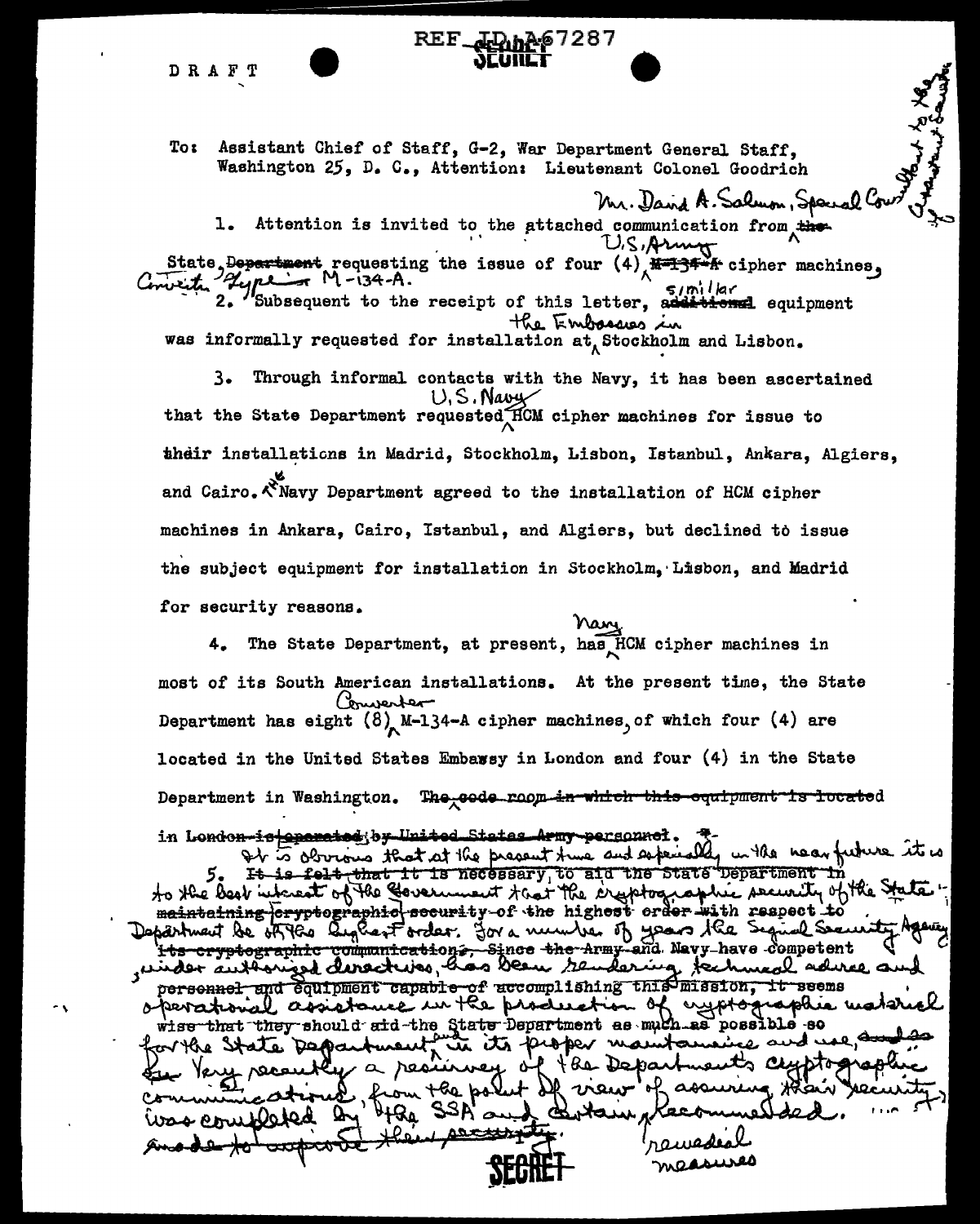DRAFT

รุ่

Shats

 $\mathcal{G}$ 

ক্ট ঃষ্ঠ

long as United States Army or Navy cryptographic security is not jeopardired. 6. In order to facilitate production of cryptographic systems. training of code clerks, maintenance of the equipment, and handling of mechanisms of traffic, it is desirable that the same basic cryptographic equipment be used throughout an organization. This is not the situation of the State Department communications net at the present time, since both HCM and M-134-A & cipher machines are now in use. The following three plans are offered as possible solutions to this problem: Converter Type The United States Army has available thirty (30), M-134-A  $a<sub>1</sub>$ is obsolete so fariao U.S.Army use is concerned and cipher machines. This equipment could be issued to the Military Attachex at an Embassy or Legation<sub>y</sub>as the case may be. Willitary Attache will be responsible for maintaining physical and cryptographic security. The i direct equipment Could be operated under his supervision by United States Army the Aubassactor or Minister personnel which would be furnished when him for this purpose, make cuailable a new U.S. Army device called An alternate plan would be to issue, the Converter M-325 for<br>Qhis is a hand-spended device of bigh security but relatively low of  $\mathbf b$ . State Department use. The cryptographic principles involved in the 125 percent are similar to those of the German Enigma; however, the mechanical design and offers far greater production for variation far of the M-325 is felt superior to the German design, Embassies and Sepations provided for all state Department, in tailations requiring<br>M-325 could be issued to present State Department, in tailations requiring Solte Ispartment high level cryptographic systems. It would be necessary to train personnel use and at these installations in the maintenance of the equipment; however, it is r olatively Several hundred M-325 cipher quite simply contructed and easy to maintain. for this purpose devices pan be made available to the State Department in the near future. Their issue would be limited to Embassys and Legations. ratorophin أمسه JUST BEAT Herefor working the the Eurgina. SEGRE Jhis نه ره س

REF. IDt 267287 SCUNCI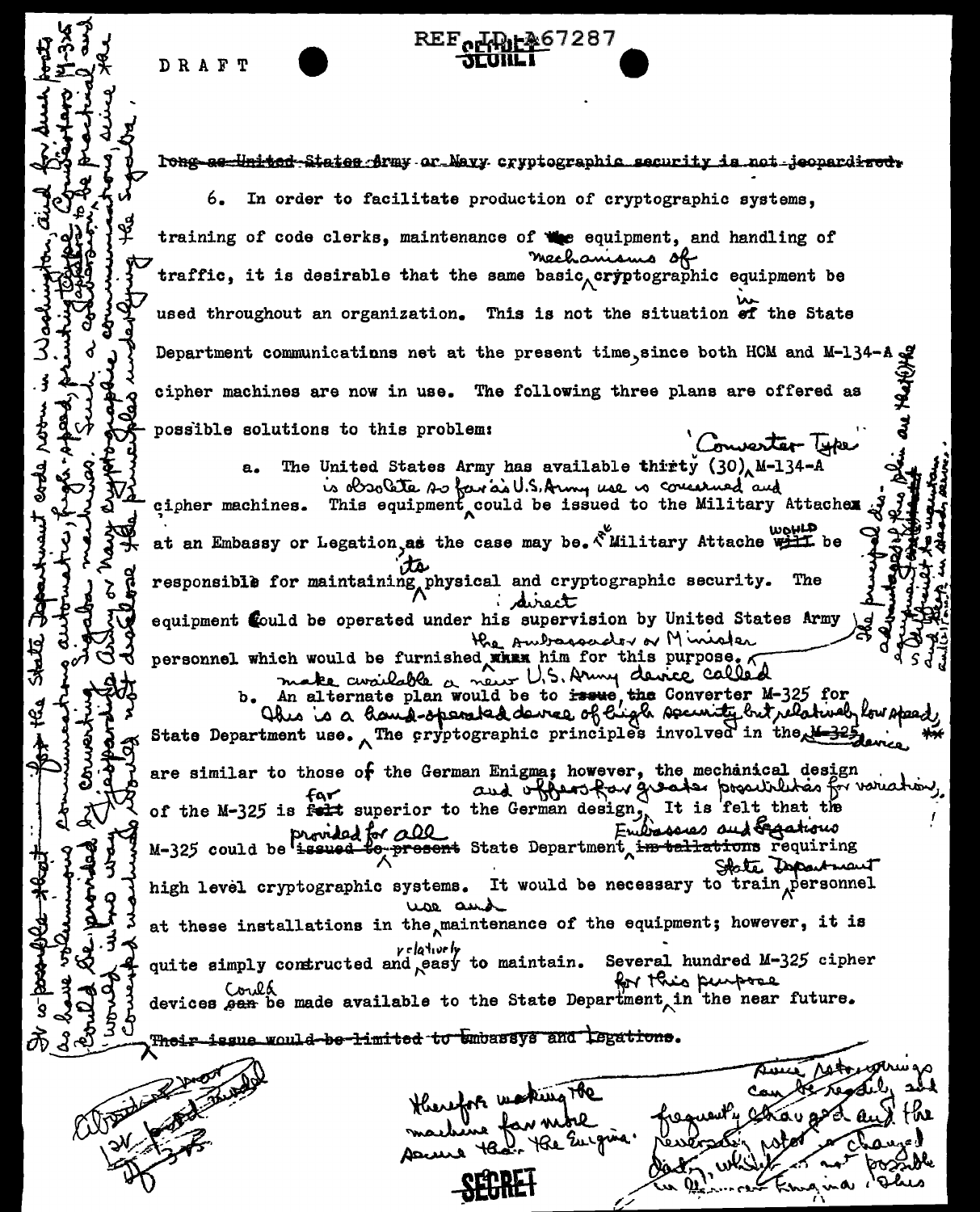## REF ID:A67287

سيسمي

since this type is obsolate no more maisures are being manufactured and therefore if it were received to extend the designamental of the designation of the

\* \* it being approximately agreed in this respect to the spead of the strip cipber device but of far greater sommity.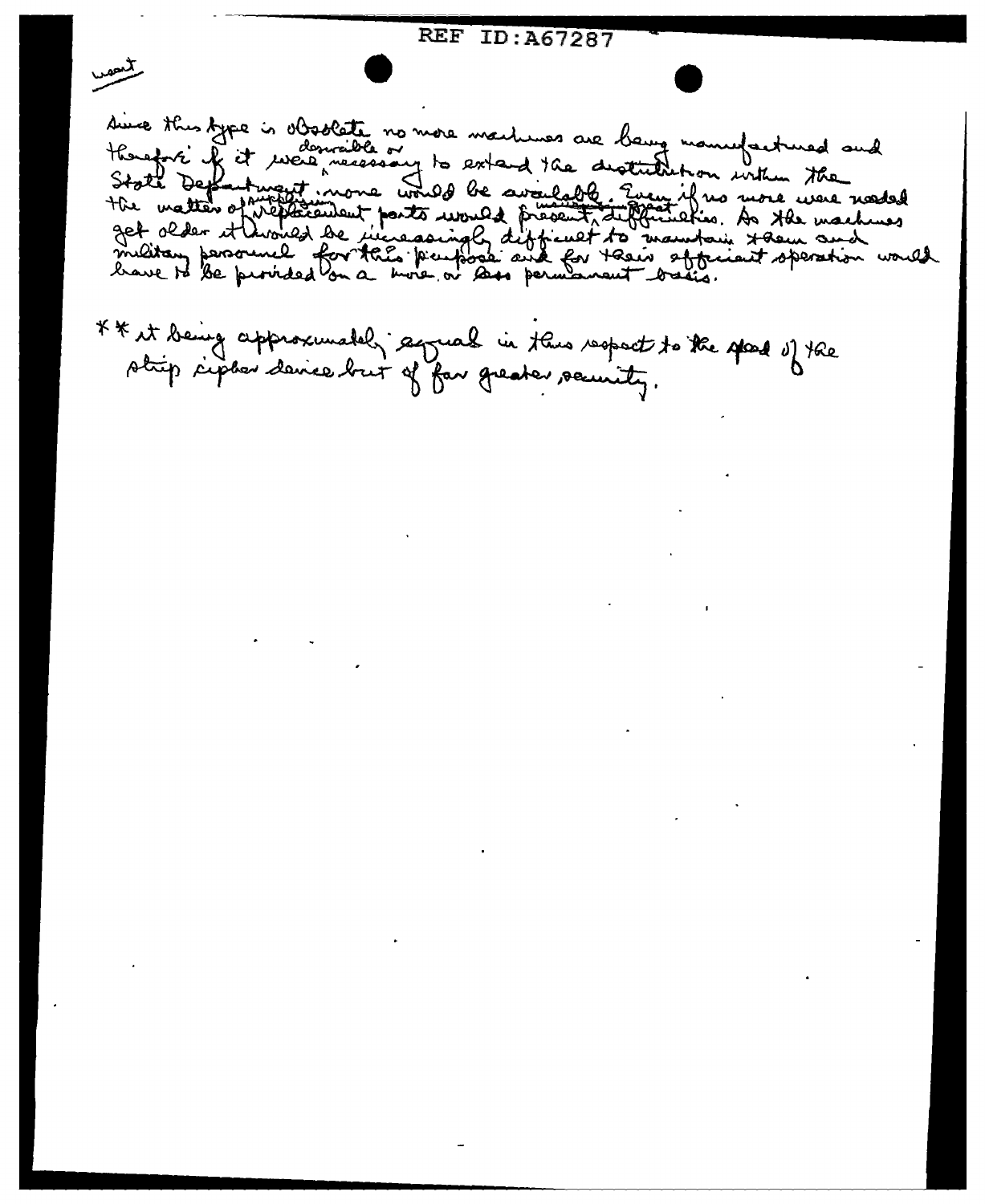the State Department code  $\mathbf{REF}$  $ID \ge 87$ troome washington, fordor, DRAFT ALUNI and a very fair additional A composite plan embodying the principles of a and b, above,  $c -$ Converter would be to limit the issue of the cripher device M-134-A to selected such as Madrid, Labon, Stockbolw, Algres, Cairo, Ankara, and Istonbel. Embassies, The selection would be accomplished through conferences between representatives from the War Department and form the State Department. The provisions for maintaining cryptographic and physical security would be the same as those outlined in a, above. All Embassies and Legations provided unth Conventor M-325. This plan would provide between the Department and high level, high speed cryptographic communications for those Embassies handling large amounts of traffic and would also provide a highly secure Communications between that - and its smaller Embres but less rapid cryptographic device for State Department installations and Lagations outling in Par. 6 2 is having less heavy traffic loads. \*\*\* Son the author go  $- - - - - -$ <u>composite</u> It is recommended that if this plan is adopted the State Department be-authorized cipher dévice M-134 of for issue to Embassies in Stockholm, addet oral machenos be issued for use at Lisbon, and Madrid, and as they desire in Algiers, Cairo, Ankara, and Istanbul.

oblanted that authorization be granted <del>od</del> from Assistant Chief of Staff, Uperation Division, to assign United States Army holding the cipatr Dovice M-134-A personnel to the Military Attaches at those locations to operate and maintain this equipment. THE DUTIES OF SININ PERSONNER WORSED OPERATE/AND HAINTAIN THE CRYPTOGRAPHIC B/E  $T^{\alpha}$ EQUIPMENT.

Washington -8 Sockhol maded سملان Helanki Rome Berne algren فمغص Antsara

Dodand l